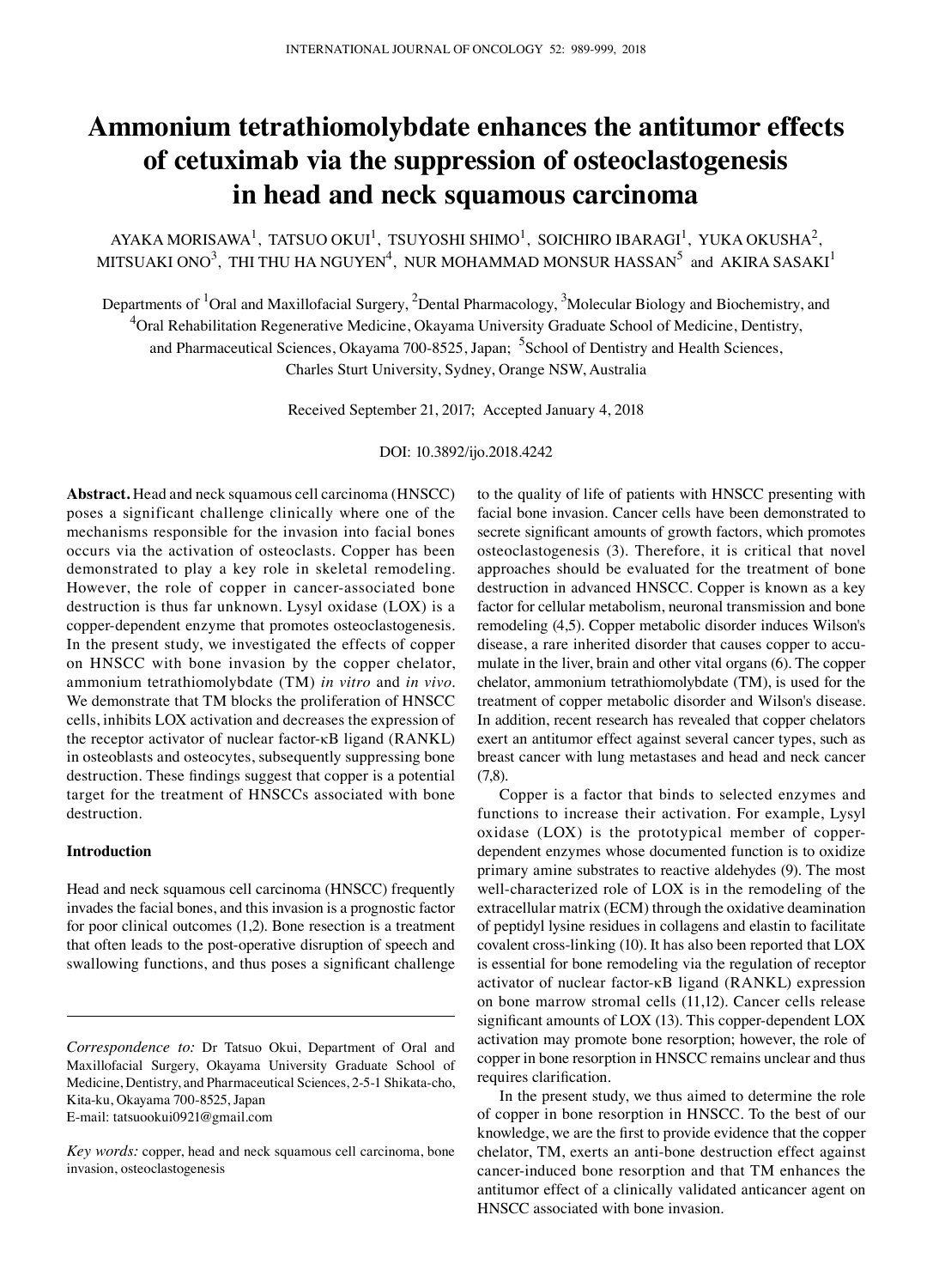## **Materials and methods**

*Cell lines and culture conditions.* The human HNSCC cell lines, HSC-2 (#JCRB0622), HSC-3 (#JCRB0523) and SAS (#JCRB0260), were obtained from the Human Science Research Resources Bank (Osaka, Japan). All cell lines were cultured in Dulbecco's modified Eagle's medium (DMEM) supplemented with 10% heat-inactivated fetal bovine serum (FBS). Primary fibroblasts were obtained from Cosmo Bio (#SCR2620, Tokyo, Japan).

Primary osteoblasts, osteocytes, bone marrow cells (obtained as described below), and fibroblasts were cultured in alpha-modification of minimum essential medium ( $\alpha$ -MEM). Tcells (obtained as described below) were cultured in RPMI-1640 medium supplemented with 10% FBS, 1% penicillin-streptomycin, 10 mM 2-mercaptoethanol (Sigma, St. Louis, MO, USA) and Pyruvic acid (Wako, Osaka Japan). All of the above-cited cell lines were characterized by genotyping at cell banks. All cell lines were cultured in an atmosphere of  $10\%$  CO<sub>2</sub> at  $37^{\circ}$ C.

*Osteoclastogenesis assay.* Bone marrow cells were obtained from the femurs and tibiae of 4-week-old male C57BL/6 mice (n=2), purchased from Charles River Laboratories (Yokoyama, Japan). Under anesthesia with 0.4 mg/kg of medetomidine, 4.0 mg/kg of midazolam and 5.0 mg/kg of butorphanol, the mice were sacrificed by cervical dislocation. After the leg was cut, muscle and connective tissue was removed from the tibiae and femurs. Both ends of the femur and tibiae were then clipped with a scissors. A 5 cc syringe was filled using a 27 gauge needle with PBS, and a needle was inserted into one end and the bone marrow was flushed out the other end. The flushed bone marrow cells wre corrected in a 50 cc tube. The bone marrow cells were washed twice by centrifugation (125 x g, 10 min) in 4°C PBS. The cells were the nincubated in α-MEM in 10 cm culture dishes in the presence of macrophage colonystimulating factor (M-CSF) (10 ng/ml) for 24 h. Non-adherent cells were transferred to 24-well plates  $(2x10<sup>6</sup>$  cells/well). The cells were treated with vitamin  $D_3$ , 1,25-Dihydroxy (10<sup>-8</sup> M) and TM (0.1, 1, 2.5 and 5  $\mu$ M) for 9 days.

*Purification of osteoclast progenitors.* Bone marrow cells were washed twice by centrifugation (125 x g, 10 min) in 20 ml of 4˚C sterile phosphate-buffered saline (PBS) supplemented with 0.5% bovine serum albumin. The cell pellet was resuspended, and the cells were magnetically labeled by the addition of anti-CD11b microbeads (Miltenyi Biotec GmbH, Bergisch Gladbach, Germany). The cells were then incubated for 30 min on ice and then washed by centrifugation (125 x g, 10 min) with a volume of 4˚C buffer that was 10-fold that of the labeling volume and resuspended. CD11b<sup>+</sup> cells were depleted using an MD depletion column (Miltenyi Biotec GmbH). A total of  $1x10<sup>5</sup>$  murine CD11b<sup>+</sup> bone marrow cells/well were plated in a 24-well plate. The cells were treated with RANKL (50 ng/ml) and M-CSF (30 ng/ml) and the desired amount of TM  $(0.1, 1, 2.5 \text{ and } 5 \mu \text{M})$  for 9 days. Following 9 days of incubation, the cells were fixed and stained for tartrateresistant acid phosphatase activity using the acid phosphatase, leukocyte (TRAP) kit (#A386A, Merck KGaA, Darmstadt, Germany), and the number of TRAP-positive multinucleate cells (i.e., a nuclear number >3) in each well was then counted.

*Cell proliferation assay.* The HSC-2, HSC-3 and SAS cells were each plated in 6-well plates at a density of  $5x10<sup>3</sup>$  cells per well and treated with the TM  $(1, 5 \mu M)$  or with an equivalent volume of the diluent (DMSO) as a control for 5 days. Osteoblasts, osteocytes and fibroblasts were each plated in 6-well plates at a density of  $1x10<sup>4</sup>$  cells per well and treated with TM  $(1, 5 \mu M)$  for 48 h. CD4<sup>+</sup> T cells were isolated by the magnetic sorting system. The cells from the homozenized spleens of two C57BL/6J mice were incubated with CD4 antibody-conjugated microbeads (eBioscience, San Diego, CA, USA) and sorted with MD depletion column (Miltenyi Biotec). The cells were stimulated with anti-CD3 monoclonal antibody (Cat. no. 16-0031, 5 µg/ml), CD28 antibody (Cat. no. 16-0281,  $2 \mu$ g/ml) (Affymetrix, Santa Clara, CA, USA) and TM  $(1, 5 \mu M)$  for 48 h. The cell number was then counted with trypan blue assay. Osteoblasts were obtained following the method of Teramachi *et al* (14). After flushing the bone marrow from the tibiae of 3 C57BL/6J mice, the tibiae were cultured in  $\alpha$ MEM for 7-10 days in 60-mm dishes until the cells growing out of the bones formed a confluent monolayer. The original bone was removed, and the cells grown out of the the bone were treated with 0.25% trypsin and 0.05% EDTA for 10 min at 37˚C. These cells were used as primary osteoblas without further passage. Osteocytes were obtained following the method of Shah *et al* (15). After flushing the bone marrow from the tibiae of the 2 C57BL/6J mice, the bones were dissected into 1-2-mm sized sections. The bone sections were then incubated for 25 min in collagenase (300 units/ml) and 0.25% EDTA (5 mM) and the collagenase was removed and discarded. These processes were repeated 8 times. The cells from the bone sections were cultured as osteocytes without further passage. These cells were classified as osteocytes by measuring dentin matrix acidic phosphoprotein 1 (DMP-1) expression by western blot analysis (data not shown).

*Copper concentration measurement assay.* The copper concentrations in the culture medium and serum, collected from the tail vein of the mice inoculated with the cancer cells at the time of sacrifice were measured using the Metallo Assay Copper Assay kit (Funakoshi, Tokyo, Japan). The samples, buffer and chelate color solution were mixed and incubated for 10 min at room temperature. Subsequently, the absorbance was read at a 580 nm wavelength using a microplate reader (SH-1000, Hitachi, Tokyo, Japan).

*LOX activity assay.* The HSC-2 and SAS cells were cultured in DMEM with increased copper ion  $(10 \mu M)$  in the presence or absence of TM for 24 h. Conditioned medium and serum collected from the mice inoculated with the cancer cells were tested using a LOX activity kit (Cat. no. ab112139, Abcam, Cambridge, MA, USA). The samples and LOX reaction mix solution were mixed and incubated for 30 min at room temperature. Subsequently, the fluorescence increase was measured on a microplate reader (Gemini EM microplate reader, Molecular Devices, Sunnyvale, CA, USA) at excitation and emission wavelengths of 550 and 600 nm. These conditioned media were used in the following experiment.

*Western blot analysis.* The osteocytes and osteoblasts were cultured in the above-mentioned conditioned media (30%)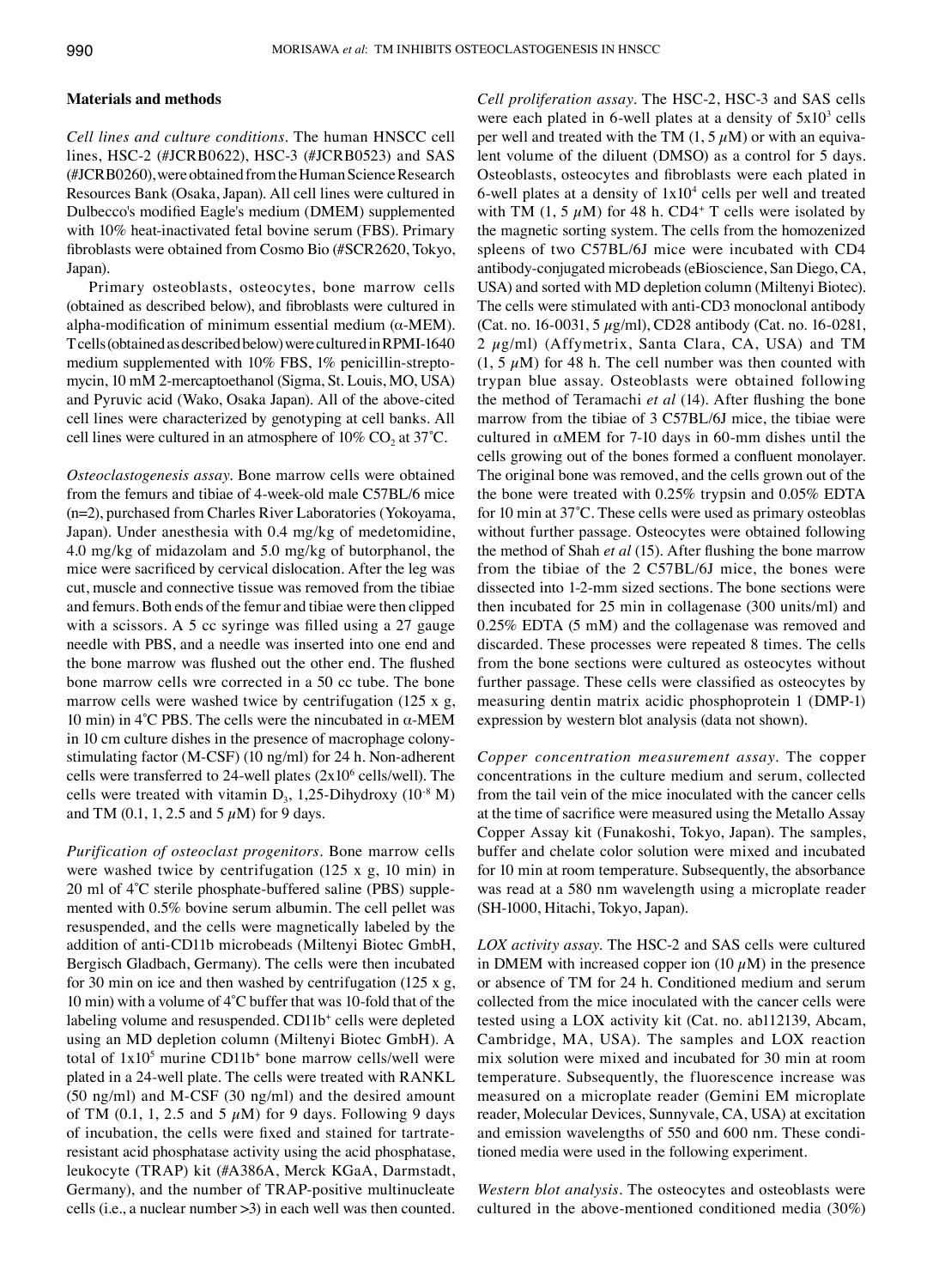

Figure 1. Effects of ammonium tetrathiomolybdate (TM) on the proliferation of HNSCC and bone microenvironment cells *in vitro* (A) HSC2 cells, (B) HSC3 cells, (C) SAS cells, (E) osteoblasts, (F) osteocytes, (G) fibroblasts, and (H) T cells were plated in triplicate and treated with 0, 1, or 5 µM TM for 48 h. Error bars indicate the means  $\pm$  SD;  $\degree$ P<0.05 vs. control. (D) Copper concentration in culture medium from HNSCC cells treated with TM (5  $\mu$ M) for 48 h. Error bars indicate the means  $\pm$  SD;  $\degree$ P<0.05 vs. untreated cells.

for 24 h. The cell culture conditioned media  $(25 \mu l)$  were mixed with 4X Laemmli sample buffer (Bio-Rad, Hercules, CA, USA) and boiled at 95˚C for 5 min. The samples were electrophoresed in 4-12% SDS-PAGE gels and the proteins were transferred onto membranes (Immobilon-P; Millipore, Bedford, MA, USA). The membranes were incubated with primary and secondary antibodies according to the ECL chemiluminescence protocol (RPN2109; Amersham Biosciences, Buckinghamshire, UK) to detect secondary antibody binding. Antibodies against RANKL (Cat. no. sc-377079, 1:1,000, Santa Cruz Biotechnology (Dallas, TX, USA) was used as a primary antibody and HRP-conjugated anti-mouse antibody (Cat. no. 7076, 1:2,000, Cell Signaling Technology, Danvers, MA, USA) was used as the secondary antibody.

*Immunohistochemical analysis.* The tibial bone and soft tumor was fixed in 10% formalin, decalcified and then embedded in paraffin. Serial sections were then prepared  $(3-\mu m$ -thick). For immunohistochemical analysis, the specimens were incubated with antibody (CD-31, 1:50, Cat. no. ab28364, Abcam), (Ki67, 1:400, Cat. no. 9129, Cell Signaling Technology), (EGFR, 1:50, Cat. no. 4267, Cell Signaling Technology), (p-EGFR, 1:200, Cat. no. 3777, Cell Signaling Technology), (RANKL, 1:100, Cat. no. sc-377079, Santa Cruz Biotechnology) overnight at 4˚C, followed by 3 washes with TBS. The slides were then treated with a streptoavidin-biotin complex [EnVision System labelled polymer, horseradish peroxidase (HRP); Dako, Carpinteria, CA, USA] for 60 min at a dilution of 1:100. The immunoreaction was visualized by using a DAB substratechromogen solution (Dako Cytomation Liquid DAB Substrate Chromogen System; Dako). The cells were counted using a microscope and evaluated.

*Animal experiments.* Mouse models of bone invasion by human oral squamous cell carcinoma were established in 5-week-old female BALB/c nude mice (each group, n=5; total, n=20, mean body weight, 19.5 g; Charles River Laboratories) by the inoculation of  $1x10<sup>5</sup>$  HSC-2 cells into the bone marrow space of the left tibial metaphysis. At 7 days after tumor cell inoculation, the mice were divided into 4 groups (control, cetuximab-treated, TM-treated, and TM- and cetuximab-treated). The cetuximab group was treated with an intraperitoneal injection of 100  $\mu$ l of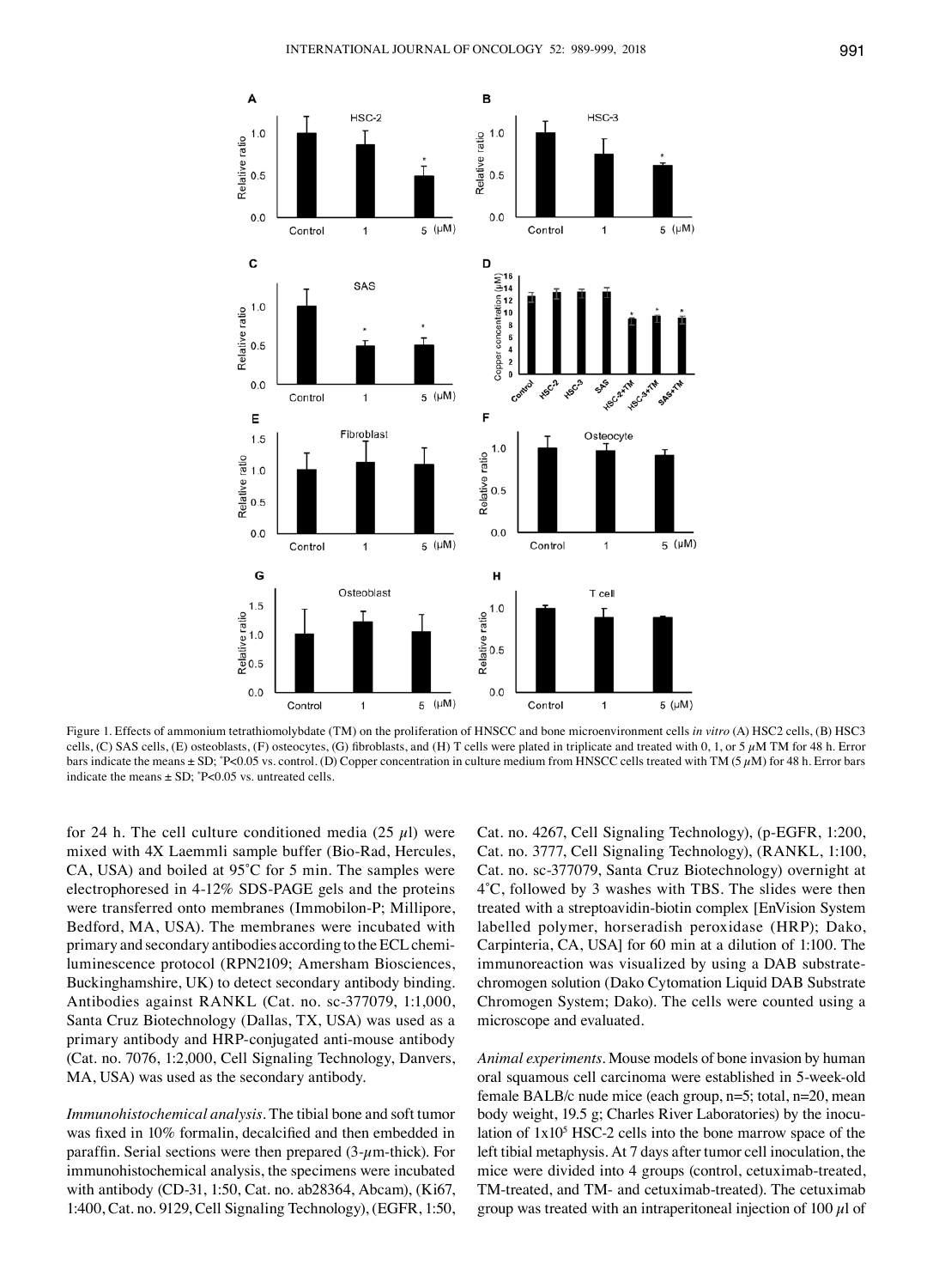a solution containing cetuximab (1 mg/kg) in PBS or PBS alone twice a week for 5 weeks. The TM group was orally administered a 100  $\mu$ l solution containing TM (1 mg) in distilled deionized water (DDW) or DDW alone 5 times a week for 5 weeks. Under anesthesia with 0.4 mg/kg of medetomidine, 4.0 mg/kg of midazolam and 5.0 mg/kg of butorphanol, the hind limb long bones of the nude mice that had been injected with the cancer cells were excised, fixed in 10% neutralbuffered formalin. Osteolytic bone destruction was assessed on radiographs. The bones were placed against films (22x27 cm; Fuji industrial film FR: Fuji Photo Film Co. Ltd., Tokyo, Japan), and exposed to soft X-rays at 35 kV for 15 sec by the use of a Sofron apparatus (Sofron, Tokyo, Japan). The radiolucent bone lesions were observed microscopically (IX81, Olympus, Tokyo, Japan), and the areas were quantified with Lumina Vision/OL (Mitani, Tokyo, Japan). A micro-CT image was obtained with SKYSCAN (Bruker Japan, Kanagawa, Japan). Subsequently, the bone was decalcified and embedded in paraffin. Serial sections  $(3 \mu m$ -thick) were cut cross-sectionally, and the sections were stained with TRAP stain.

Human oral squamous cell carcinoma xenografts were established in 5-week-old male BALB/c nude mice (each group, n=5; total, n=20, Charles River Laboratories) by the inoculation of  $1x10^6$  HSC-2 cells into the dorsal flank. At 7 days after tumor cell inoculation, the mice were divided into 4 groups (control, cetuximab-treated, TM-treated, and TM- and cetuximab-treated). The mice were treated with an intraperitoneal injection of 100  $\mu$ l of solution containing cetuximab (1 mg/kg) in PBS or PBS alone twice a week for 5 weeks. The mice were treated with orally adminisitration of 100  $\mu$ l of a solution containing TM (1 mg) or DDW, 5 times a week for 5 weeks. The tumor volume (cubic mm) was calculated using the following equation:  $4\pi/3x$ r1/2xr2/2<sup>2</sup>, where r1 is the longitudinal diameter, and r2 is the transverse diameter. At 5 weeks after tumor cell inoculation, all the mice were then sacrificed, and the volume of tumors was measured.

All the animal experimental protocols were approved by the Ethics Review Committee for Animal Experimentation of the Okayama University Graduate School of Medicine and Dentistry with the following approval numbers: OKU-2016055 (for human oral squamous cell carcinoma xenografts), OKU2016060 (isolation of bone-related cells) and OKU-2016056 (inoculation of cancer cells into bone marrow).

*Statistical analysis.* The experiments were performed in quadruplicate. Data were analyzed using an unpaired Student's t-test for the analysis of two groups, and one-way ANOVA with Bonferroni and Dunnett's post hoc tests for the analysis of multiple group comparisons using SPSS statistical software. The results are expressed as the means  $\pm$  SD. A value of P<0.05 was considered to indicate a statistically significant difference.

## **Results**

*TM suppresses the growth of oral squamous cell carcinoma cells.* To examine the antitumor effects of TM against oral squamous cell carcinoma *in vitro*, we performed a trypan blue staining assay. As shown in Fig. 1A-C, TM significantly reduced the number of viable HSC-2, HSC-3 and SAS cells proportionately with the increasing concentrations 5 days



Figure 2. Effects of TM and cetuximab on oral squamous cell carcinoma cells grown in mice. (A) Tumor growth is expressed as the mean tumor volume  $\pm$  SD;  $P<0.05$  vs. control. (B) Immunohistochemical analysis of Ki67 in xenograft tumors. (C) The percentage of Ki67-positive cells in each section; \* P<0.05 vs. control.

after treatment. In the same experiment, the concentrations of copper ion in the conditioned media of the HSC-2, HSC-3 and SAS cells treated with 5  $\mu$ M TM for 72 h was decreased by approximately 30% (Fig. 1D). By contrast, TM did not affect the proliferation of fibroblasts, osteoblasts, osteocytes and T cells, which are components of the bone microenvironment (Fig. 1E-H).

To examine the antitumor effects of TM *in vivo*, we established an HNSCC xenograft tumor derived from HSC-2 cells in nude mice. The mice were treated with TM (1 mg; 5 times a week) and/or cetuximab (1 mg/kg; twice a week) for 5 weeks beginning at 7 days after tumor cell inoculation, and the tumor volume was measured at day 35. As shown in Fig. 2A, the HSC-2 xenograft tumor volumes were significantly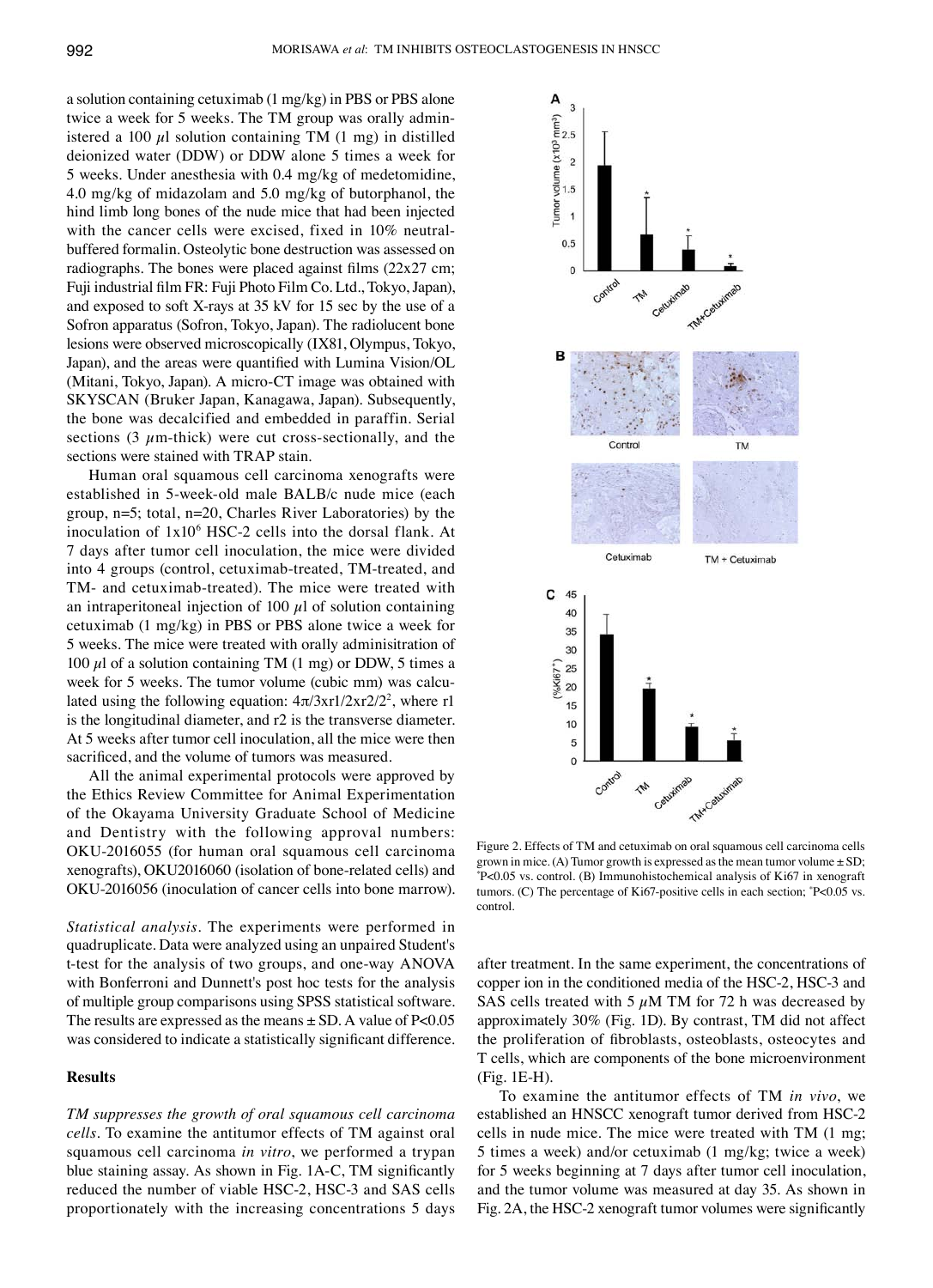A



Figure 3. Effect of ammonium tetrathiomolybdate (TM) on osteoclastogenesis. (A and B) Total bone marrow cells were cultured with TM (0, 0.1, 1, 2.5, or  $5 \mu$ M) in the presence of vitamin D<sub>3</sub>, 1,25-Dihydroxy (10<sub>-8</sub> M) in a 24-well plate for 9 days. (B) The numbers of TRAP-positive multinucleated cells (nuclear number >3) were counted as osteoclasts (y-axis). Data are the means ± SD; "P<0.05 between the indicated groups. (C) Copper concentration in bone marrow cell cultured medium in the presence of vitamin  $D_3$ , 1,25-Dihydroxy (10<sup>-8</sup> M) with or without TM (0.1, 1, 5  $\mu$ M) for 3 days. Data are means  $\pm$  SD;  $P$  <0.05 vs. control (D) RAKNL expression in bone marrow cell culture medium in the presence of vitamin D<sub>3</sub>, 1,25-Dihydroxy (10<sup>-8</sup> M) with or without TM (0.1, 1, 5 µM) for 3 days. (E) CD11b-positive pre-osteoclasts were cultured with TM  $(0, 0.1, 1, 5 \,\mu\text{M})$  in the presence of 30 ng/ml M-CSF and 50 ng/ml RANKL in a 24-well plate for 9 days. TRAP-positive multinucleated cells (nuclear number >3) were counted as osteoclasts. Data are the means ± SD.

decreased in the TM-or cetuximab-treated mice compared to the untreated mice. No significant toxicity was observed during the treatment period. At sacrifice after the treatment period with TM or cetuximab, the tumors were excised and examined histologically. Immunohistochemical analysis revealed a significant decrease in the number of Ki67-positive tumor cells in the HSC-2 tumor sections from the TM-treated and cetuximab-treated mice (Fig. 2B and C). TM treatment led to a positive trend by enhancing the antitumor effects of cetuximab (cetuximab single treatment vs. combined treatment, P=0.057). TM or cetuximab did not cause any body weight loss at the end of experiment [mean body weight (g): control, 23.01; TM, 23.15; cetuximab, 24.15; and TM + cetuzimab, 22.8]. None of the animals experienced >20% decrease in body weight during the experiment. However, no statistically

significant differences were observed between single treatment and combination treatment with TM and cetuximab as regards by tumor volume in this soft tissue tumor model. These results suggest that antitumor effects of TM require further evaluation in soft tissue HNSCC models in order to definitively evaluate its direct anticancer activity.

*TM suppresses osteoclast formation.* Copper ions are known to play a key role in bone remodeling (5); however, the effects of copper chelating on bone cancer remain unknown. To examine the effects of TM on osteoclast formation, we treated murine total bone marrow cells harvested from mouse tibias with vitamin  $D_3$  (1x10<sup>-8</sup> M) in the presence or absence of TM for 5 days. TM inhibited the number of TRAP-positive multinucleated osteoclasts in a dose-dependent manner (Fig. 3A and B).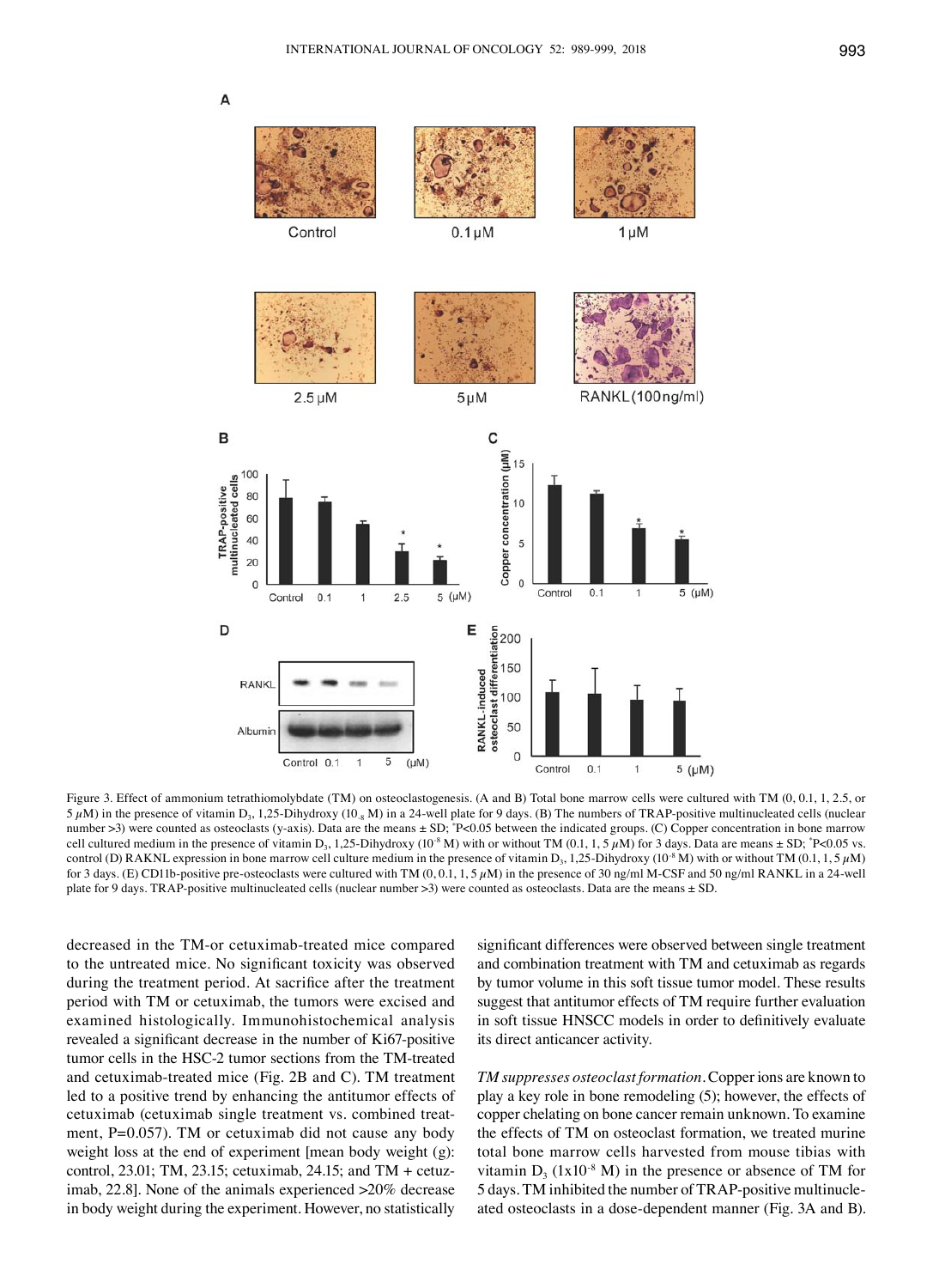

Figure 4. Effect of ammonium tetrathiomolybdate (TM) on LOX activity in cancer cells and the expression of RANKL in cells of the bone microenvironment. (A) LOX activation in conditioned media of HNSCC cells and bone microenvironmental cells. LOX activation is shown as the relative ratio. HSC-2 cells were used as a control (1.0). Data are the means  $\pm$  SD; \*P<0.05 vs. HSC-2 cells. (B) LOX activation in (B) SAS or (C) HSC-2 cell conditioned media with increased concentrations of copper ion (10  $\mu$ M) with or without 5  $\mu$ M TM. LOX activation is shown as the relative ratio. Medium was used as the control (1.0). Data are the means ± SD; \*P<0.05 vs. medium, \*\*P<0.05 vs. cancer CM, \*\*\*P<0.05 vs. Cu<sup>2+</sup>-added cancer CM (D) Osteoblasts and osteocytes were treated with the previously prepared HSC-2 conditioned medium for 24 h. RANKL expression in the osteoblasts and osteocytes was evaluated by western blot analysis.

The copper concentration in the cell conditioned media and RANKL expression in bone marrow cells were decreased by TM treatment in a dose-dependent manner (Fig. 3C and D). By contrast, TM did not affect RANKL-induced osteoclast differentiation on CD11b-positive bone marrow cells (Fig. 3E). These results indicate that copper chelating by TM suppresses osteoclast formation via indirect osteoclast differentiation, such as that represented by RANKL expression in osteoblasts.

*TM suppresses cancer cell-derived LOX activation via copper chelating.* The enzyme activity of LOX was activated by copper binding to pro-LOX. Fig. 4A illustrates soluble LOX activation increased by copper ion  $(10 \mu M)$  from the conditioned media of the cancer cells and bone microenvironment cells. Both the SAS and HSC-2 cells released a large amount of activated LOX compared to the bone microenvironment cells, i.e., the fibroblasts, osteoblasts and osteocytes. As expected, TM suppressed LOX activation in the conditioned medium of HNSCC cells via copper chelating (Fig. 4B and C).

*TM suppresses RANKL expression in osteoblasts and osteocytes in vitro.* To examine the effects of copper-induced LOX activation on RANKL expression in bone marrow cells, we treated osteoblasts and osteocytes with HSC-2 conditioned medium and cultured the cells in increased copper ion concentrations with or without TM for 24 h. The HSC-2 conditioned medium and the presence of increased copper ions promoted RANKL expression in the osteoblasts and osteocytes. TM treatment decreased this effect via copper chelating (Fig. 4D).

*TM decreases the copper levels and cancer-induced LOX activity in vivo.* To build on these findings, we evaluated the effects of TM on bone destruction and resorption induced by the injection of HSC-2 cells into mouse tibiae. The results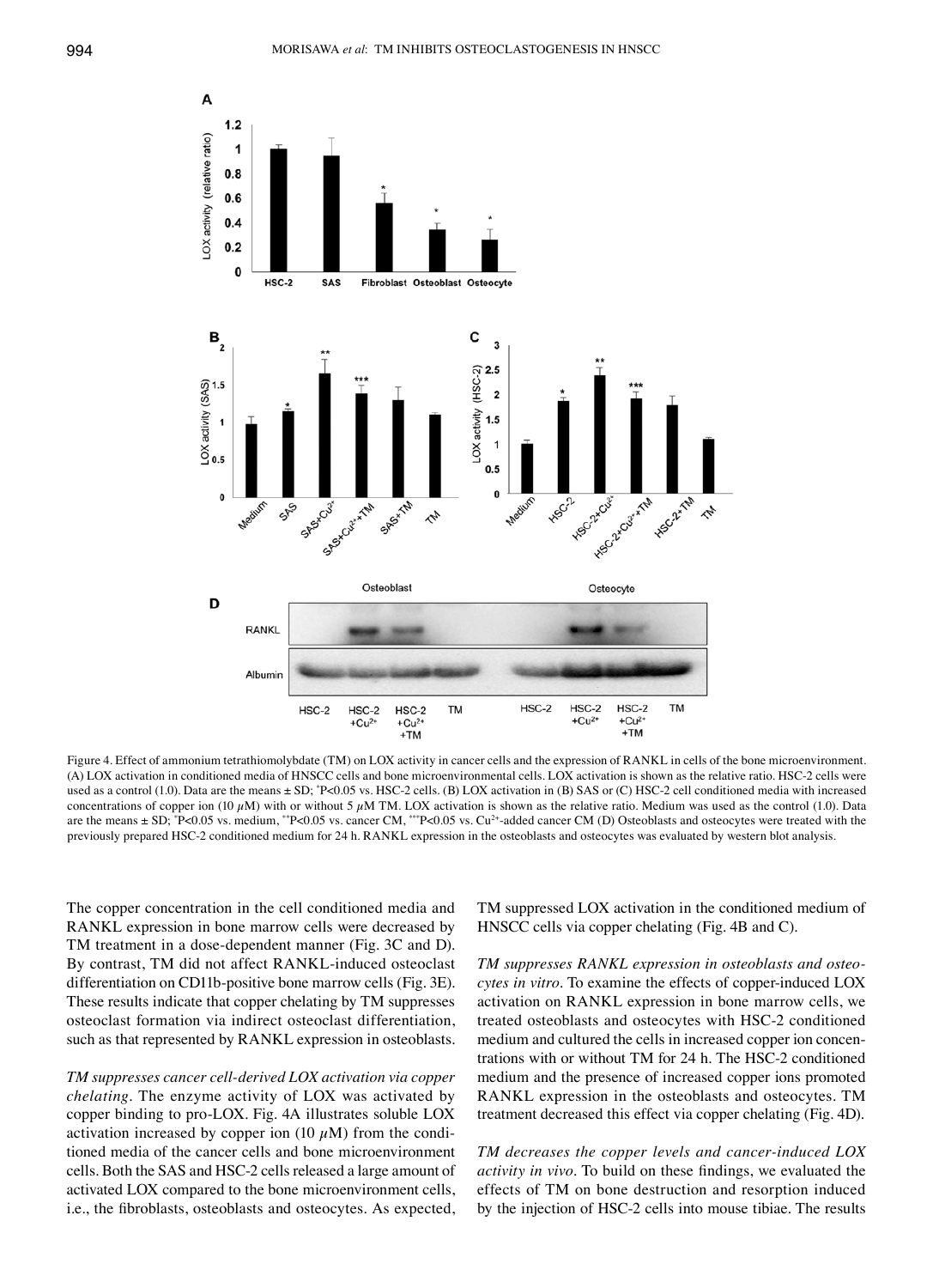

Figure 5. Effect of ammonium tetrathiomolybdate (TM) on the copper levels and LOX activity in free blood serum from mouse models of HSC-2-induced cancer bone invasion. At 7 days after tumor inoculation into he tibial bone marrow, mice were orally administered TM (1 mg/body) or DDW 5 times a week for 5 weeks. Mice were intraperitoneally administered cetuximab (1 mg/kg) or PBS twice a week for 5 weeks (n=5/group). Copper levels in free blood and LOX activation in whole blood serum and bone marrow serum were measured in mice injected with the HSC-2 cells into their tibiae following treatment with TM or cetuximab alone or in combination. (A) Copper levels in free blood serum of the mouse model of bone invasion. Data are the means  $\pm$  SD;  $P<0.05$  vs. controls, \*P<0.05 vs. HSC-2 tumor cell-injected mice. (B) Analysis of LOX activity in whole blood serum. (C) Analysis of LOX activity analysis in bone marrow serum. LOX activation is shown as the relative ratio. Data are the means ± SD; \*P<0.05 vs. control, \*\*P<0.05 vs. HSC-2 tumor cell-injected mice. (D) Osteoblasts and osteocytes were treated with the HSC-2 culture medium with increased concentrations of copper ion in the presence or absence of cetuximab for 24 h. RANKL expression in osteoblasts and osteocytes was evaluated by western blot analysis.

demonstrated that the serum copper levels were increased in the mice injected with the HSC-2 into the tibiae, and this was suppressed by treatment with TM (Fig. 5A).

As expected, HSC-2 cell inoculation into the tibiae increased LOX activity in bone marrow, and treatment with TM and cetuximab significantly decreased this activity (Fig. 5C). However, TM did not affect the whole serum LOX activity (Fig. 5B). These data thus demonstrated that TM and cetuximab suppressed the local LOX activation in bone by chelating copper ion.

Cetuximab reduced LOX activation in bone marrow *in vivo* (Fig. 5C). We also evaluated the effects cetuximab treatment on RANKL expression in osteoblasts and osteocytes *in vitro*. Surprisingly, conditioned medium from the HSC-2 cells treated with cetuximab markedly decreased RANKL expression in osteoblasts and osteocytes (Fig. 5D). Cetuximab decreased the number of HNSCC cells *in vitro* and thereby cetuximab may suppress the amount of LOX in media.

*TM enhances the anticancer effects of cetuximab and prevents bone resorption in vivo.* We examined the *in vivo* effects of TM on osteolytic bone destruction induced by oral squamous carcinoma by conducting soft X-ray and micro-CT examinations. As shown in Fig. 6A and B, the osteolytic lesions were clearly visible in the tibiae of mice with bone invasion induced by HSC-2 cells treated with the vehicle only. Surprisingly, few destructive lesions were detected in the tibiae of mice treated with TM. The total area of radiographic osteolytic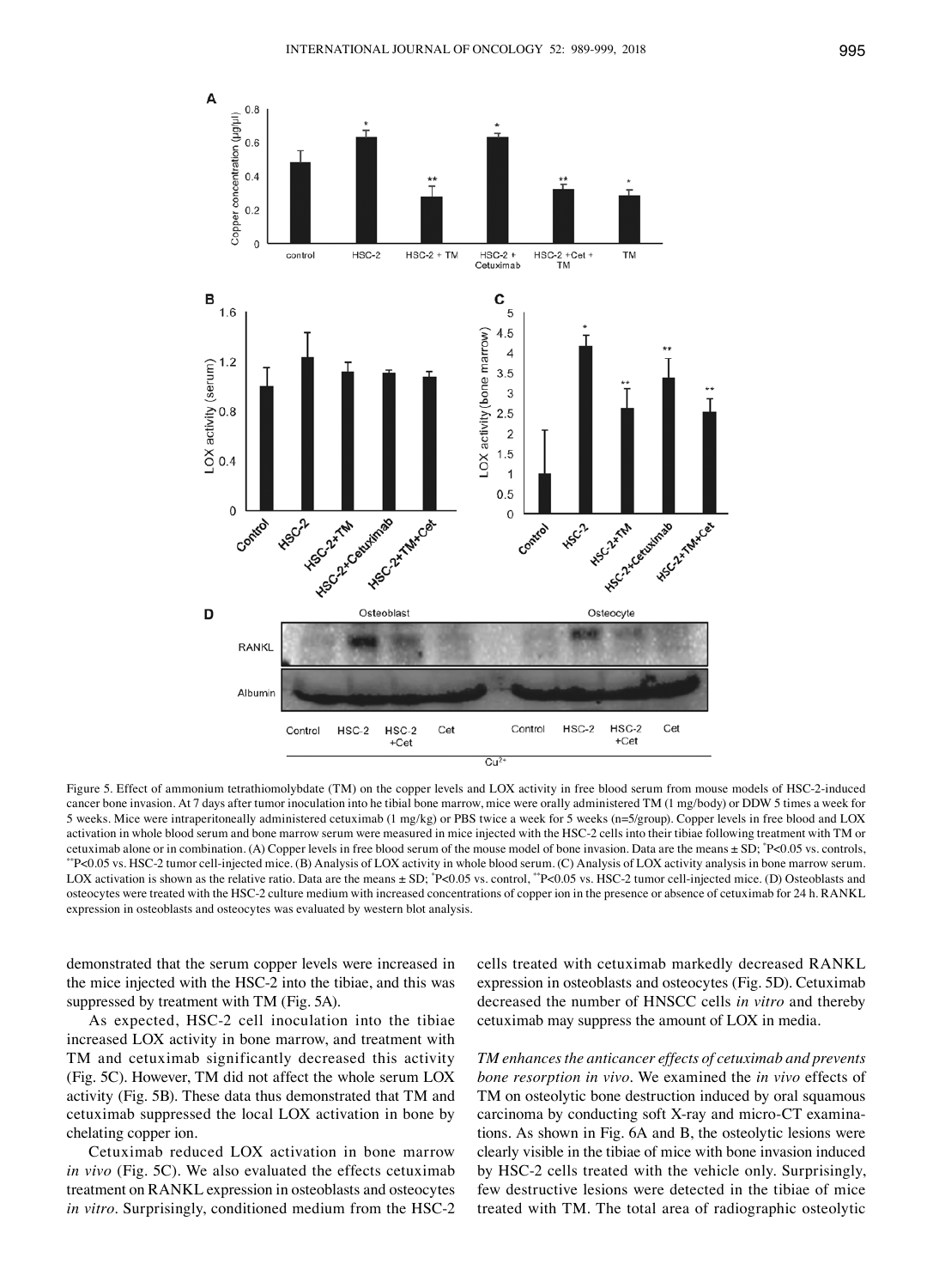

Figure 6. Effects of ammonium tetrathiomolybdate (TM) on mouse models of cancer-associated osteolysis. (A and B) Representative radiographs and micro-CT of tibia from mice with bone invasion following the injection of HSC-2 cells and treated with TM or cetuximab alone, or their combination (n=5/ group). (C) Osteolytic lesion area in tibia from mouse. The osteolytic area. Data are the means ± SD; \* P<0.05 vs. HSC-2-injected mice; \*\*P<0.05 vs. mice treated with cetuximab or TM alone.

lesions from all tibiae was significantly suppressed by TM treatment compared to the controls (P<0.05). Cetuximab is a standard of care agent for the treatment of human head and neck cancers (16), and it is well known to suppress HSC-2 cell growth. Surprisingly, TM enhanced the antitumor effects of cetuximab in bone (Figs. 6C and 7A). Treatment with both TM and cetuximab alone decreased cancer cell proliferation in bone marrow. Furthermore, combination treatment with TM and cetuximab intensively suppressed tumor cell proliferation in bone marrow compared to treatment with each agent alone.

In addition, the numbers of RANKL-positive cells and TRAP-positive osteoclasts were significantly decreased in the tibiae of the mice treated with both agents compared with the mice treated with single treatment (TM or cetuximab only) (P<0.05; Fig. 7B-D). To build on these findings, we examined the activity of cetuximab in this model. Cetuximab suppressed EGFR levels and phosphorylated EGFR expression in these bone marrow tumors. In addition, combined treatment with cetuximab and TM enhanced the suppressive effects on the epression of EGFR, phosphorylated EGFR, CD31 and Ki67 compared with single treatment (Fig. 8A).

These results suggest the following: i) TM significantly suppresses oral squamous cell carcinoma via the suppression of osteoclastogenesis and angiogenesis in osteolytic bone destruction that is associated with the invasion of oral squamous cell carcinoma; and ii) TM may enhance the effectiveness of cetuximab.

#### **Discussion**

Copper chelators have been previously reported to inhibit cancer cell growth *in vitro* and *in vivo* (7,16,17). LOXs are copper-dependent enzymes. Copper ion binding to pro-LOX is necessary for LOX activation (9,18). The most well-studied roles of LOX enzymes are in the remodeling of the ECM and angiogenesis. It has been reported that cancer-derived LOX induces bone destruction in HNSCC and other malignancies (19-21); however, the role of copper ion involvement in bone destruction induced by HNSCC is not yet well understood. To the best of our knowledge, the present findings are the first to demonstrate that the chelation of copper ions by TM, inhibited LOX activation from HSC-2 head and neck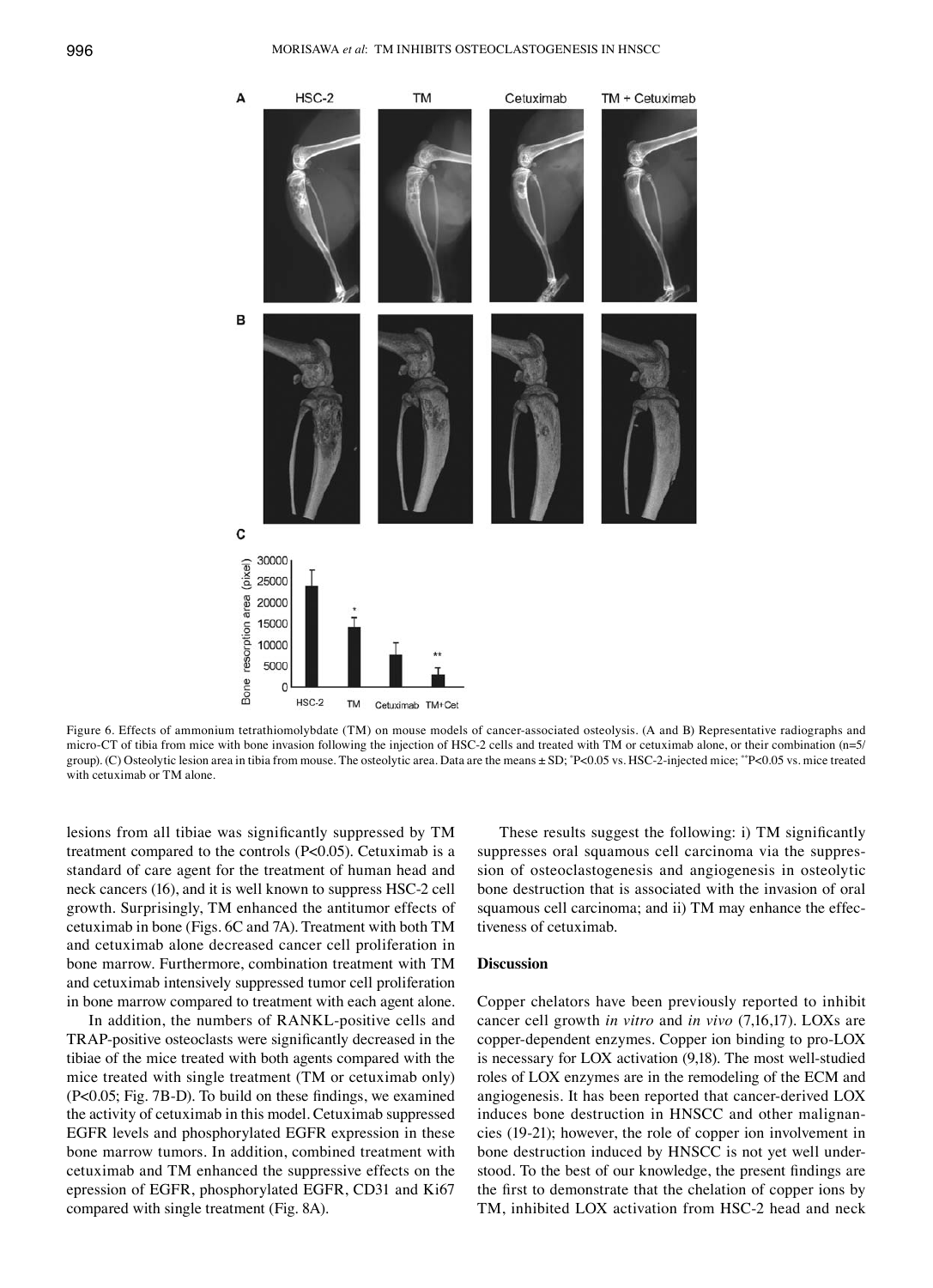

Figure 7. Histological and histomorphometric analysis of the bone marrow in the mouse model of bone invasion. The sections of previous-experiment mice tibial bone marrow were stained with (A) hematoxylin and eosin (H&E), (B and C) TRAP and (D) RANKL (n=5/group). The numbers of osteoclasts in bone marrow are presented as thee means ± SD; "P<0.05 vs. control, ""P<0.05 vs. treatment with ammonium tetrathiomolybdate (TM) or cetuximab alone.



Figure 8. Immunohistological analysis of the bone marrow in the mouse model of bone invasion. Representative sections of mice tibial bone marrow stained with (A) EGFR, (B) p-EGFR, (C) CD31 and (D) Ki67 (n=5/group).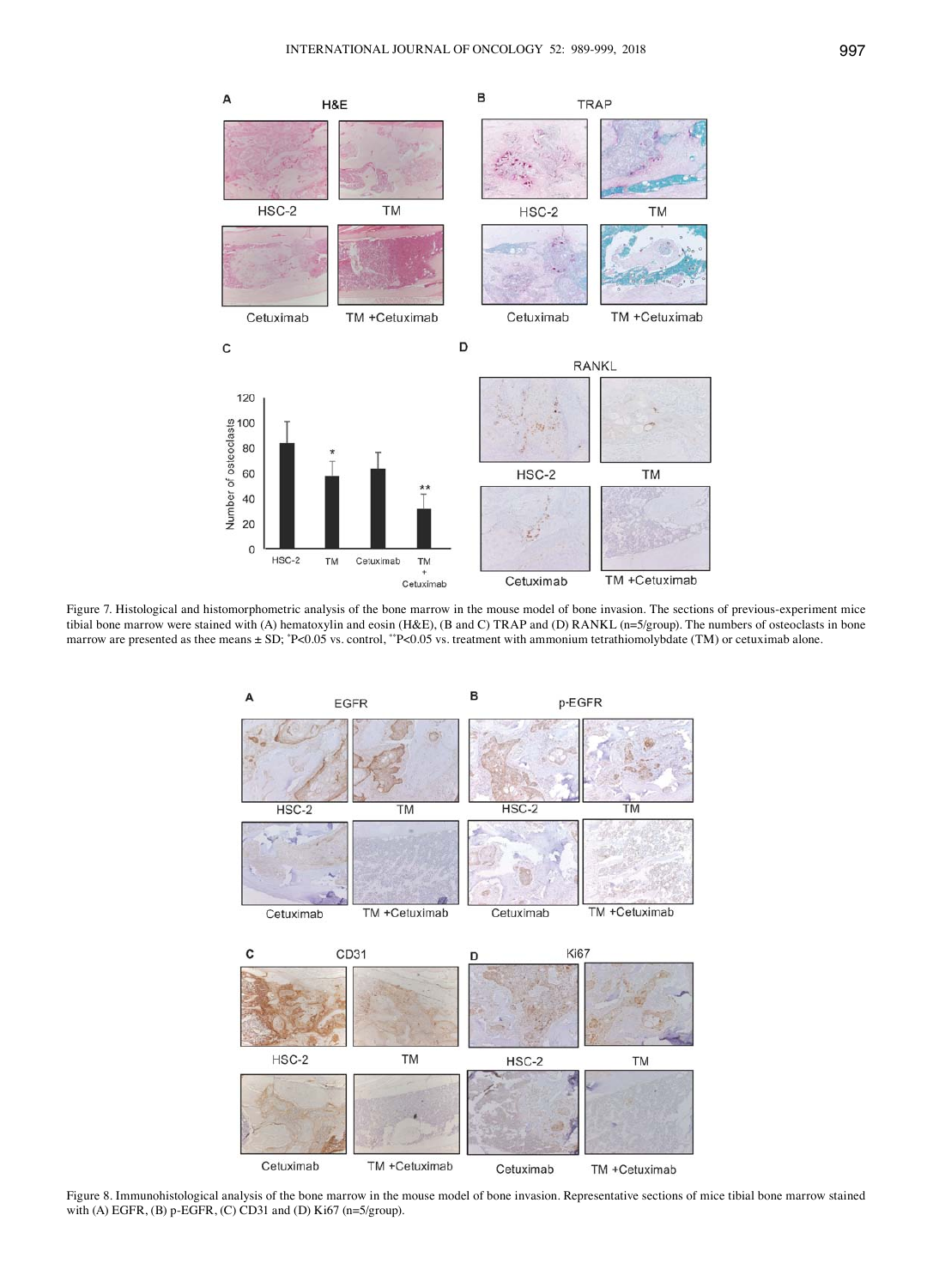cancer cell models. In an earlier study, LOX was shown to increase RANKL expression in osteoblasts and consequently promote osteoclastogenesis (11). In this study, we observed that copper chelation by TM inhibited RANKL expression in osteoblasts and osteocytes via LOX suppression, resulting in an inhibition of the bone destruction associated with HNSCC invasion. These results indicate that copper ions are a critical mediator of osteolytic bone destruction in the bone tumor microenvironment.

Our experiments revealed that the oral squamous cell carcinoma HSC-2 and SAS cells were potently and effectively inhibited by TM at the level of proliferation. TM inhibited HSC-2 and SAS cell growth at an  $IC_{50}$  of 1-5  $\mu$ M, whereas TM did not inhibit the growth of the fibroblasts, osteocytes, osteoblasts or T cells at the  $IC_{50}$  of 5  $\mu$ M (Fig. 1D-G), which is consistent with previous findings (22). The discrepancy in  $IC_{50}$  results may be due to differences in the cellular systems, and cancer cells may be more sensitive to copper metabolism than normal cells. We also observed that the administration of TM exhibited efficacy in the HSC-2 xenograft model, where TM inhibited tumor growth *in vivo*. Furthermore, TM demonstrated a positive trend by enhancing the antitumor effects of cetuximab, which is an EGFR receptor inhibitor used to treat head and neck cancer patients (cetuximab single treatment vs. combined treatment, P=0.057). However, there no statistically significant differences were observed between single treatment and combined treatment with TM and cetuximab as regards tumor volume in this soft tissue tumor model. These results suggest that the antitumor effects of TM require further evaluation in soft tissue HNSCC tumor models *in vivo*.

In our investigation of the molecular mechanisms of action of TM in osteoclastogenesis in total bone marrow cells and CD11b-positive bone marrow cells, the data indicated that TM inhibited osteoclastogenesis from total bone marrow cells induced by vitamin  $D_3$  (Fig. 3A and B). However, TM did not affect RANKL-induced osteoclast differentiation from CD11b-positive cells (Fig. 3E). These data indicated that TM did not have a direct effect on osteoclast precursor cells, but did have an effect on other cells of the bone microenvironment.

TM reduced LOX activation in the HSC-2 and SAS cells following copper ion treatment. It has been previously reported that LOX induces RANKL expression in osteoblasts (11). Consistently, the present findings demonstrated that the suppression of LOX downregulated RANKL expression in osteoblasts and osteocytes, resulting in the suppression of the differentiation of osteoclasts. The HSC-2 and SAS head and neck cancer cells released significant amounts of LOX (Fig. 4A). Copper ions increased LOX activation and TM suppressed it. These data indicated that TM may have a potent antitumor effect in bone-invasive HNSCC cells by not only suppressing tumor growth, but also by suppressing bone resorption by osteoclasts. To test this hypothesis, we created an HNSCC bone destruction mouse model, and treated the mice with TM. As expected, the serum copper levels in the mice injected with HSC-2 cells in their tibiae that were treated with TM were decreased compared to those of the untreated mice. The intratibial LOX activation in these mice was decreased similar to the serum copper levels. By contrast, there were no differences in LOX activation in blood serum. These data indicated that pro-LOX from cancer cells and copper ions are necessary for LOX activation and bone destruction.

Studies have reported that copper and LOX promote EGFR activation (22,23). In the present study, TM inhibited EGFR and phosphorylated EGFR expression in HSC-2 tumors *in vivo*. This mechanism may result in reduced Ki67 expression and consequent tumor growth suppression. To test the effects of TM *in vivo*, we treated the mice in the bone-destructive HNSCC model with TM, cetuximab or both, and the results indicated that single treatment with TM and single treatment with cetuximab reduced tumor growth in the bone (Fig. 6), and the combination treatment significantly decreased tumor growth and bone resorption compared to single treatment with either agent alone. This additive effect was due to the suppression of osteoclast formation, angiogenic potential and EGFR activity (Figs. 7B-D, and 8A-C).

In conclusion, copper may be a target for the treatment of bone osteolysis induced by HNSCC, and our findings strongly suggest that the single use of TM or combination treatment with TM and approved agents, such as cetuximab requires further evaluation as a potential novel therapy for the treatment of advanced bone invasive HNSCC.

## **Acknowledgements**

This study was supported by a Grant-in-Aid for Scientific Research (B) (JSPS KAKENHI grant no. 17H04405) to A. Sasaki and a Grant-in-Aid for Research Activity start-up (JSPS KAKENHI grant no. 16H06992) to T. Okui from the Ministry of Education, Culture, Sports, Science, and Technology of Japan.

## **Competing interests**

The authors declare that they have no competing interests.

#### **References**

- 1. Brown JS, Lowe D, Kalavrezos N, D'Souza J, Magennis P and Woolgar J: Patterns of invasion and routes of tumor entry into the mandible by oral squamous cell carcinoma. Head Neck 24: 370-383, 2002.
- 2. Shaw RJ, Brown JS, Woolgar JA, Lowe D, Rogers SN and Vaughan ED: The influence of the pattern of mandibular invasion on recurrence and survival in oral squamous cell carcinoma. Head Neck 26: 861-869, 2004.
- 3. Takada H, Ibaragi S, Eguchi T, Okui T, Obata K, Masui M, Morisawa A, Takabatake K, Kawai H, Yoshioka N, *et al*: Semaphorin 4D promotes bone invasion in head and neck squamous cell carcinoma. Int J Oncol 51: 625-632, 2017.
- 4. Spence JA, Suttle NF, Wenham G, El-Gallad T and Bremner I: A sequential study of the skeletal abnormalities which develop in rats given a small dietary supplement of ammonium tetrathiomolybdate. J Comp Pathol 90: 139-153, 1980.
- 5. Smith BJ, King JB, Lucas EA, Akhter MP, Arjmandi BH and Stoecker BJ: Skeletal unloading and dietary copper depletion are detrimental to bone quality of mature rats. J Nutr 132: 190-196, 2002.
- 6. Roberts EA and Schilsky ML; American Association for Study of Liver Diseases (AASLD): Diagnosis and treatment of Wilson disease: An update. Hepatology 47: 2089-2111, 2008.
- 7. Chan N, Willis A, Kornhauser N, Ward MM, Lee SB, Nackos E, Seo BR, Chuang E, Cigler T, Moore A, *et al*: Influencing the tumor microenvironment: A phase II study of copper depletion using tetrathiomolybdate in patients with breast cancer at high risk for recurrence and in preclinical models of lung metastases. Clin Cancer Res 23: 666-676, 2017.